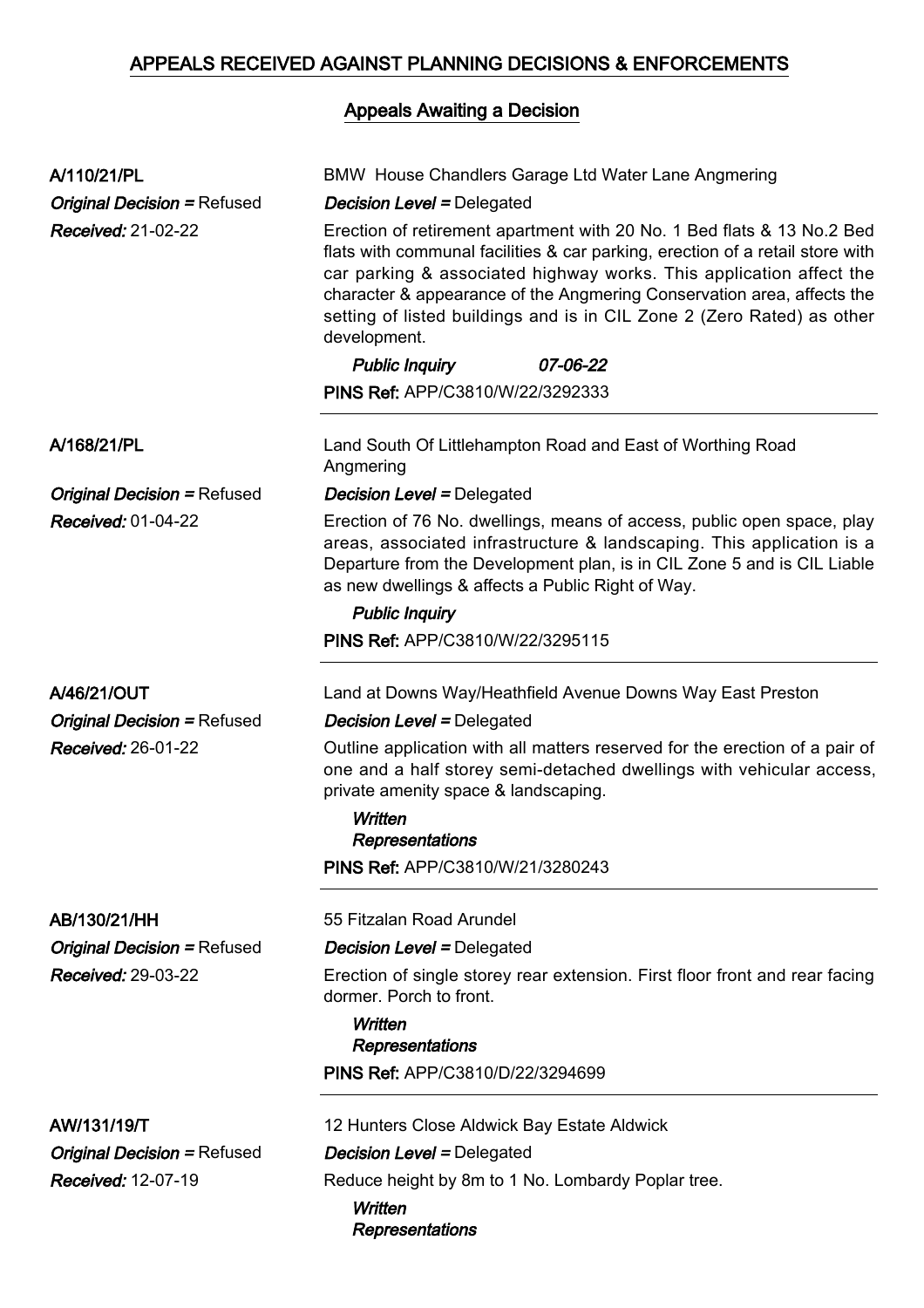## PINS Ref: APP/TPO/C3810/7494

| AW/30/21/T                         | 55 Christchurch Crescent Aldwick                                                                                                                     |
|------------------------------------|------------------------------------------------------------------------------------------------------------------------------------------------------|
| <b>Original Decision = Refused</b> | <b>Decision Level = Delegated</b>                                                                                                                    |
| Received: 31-10-21                 | 3 No. Corsican Pine trees - Crown reduction to height approx. 13.5m<br>and spread 10.5m and Crown lift to 3m                                         |
|                                    | Written<br>Representations                                                                                                                           |
|                                    | PINS Ref: APP/TPO/C3810/8499                                                                                                                         |
| <b>BE/119/20/PL</b>                | Land West of New Barn Lane Bersted                                                                                                                   |
| <b>Original Decision = Refused</b> | <b>Decision Level = Delegated</b>                                                                                                                    |
| Received: 30-09-21                 | 1 No. detached house. This site falls within Strategic Site SP2, CIL Zone<br>1 (Zero Rated).                                                         |
|                                    | Written<br>Representations                                                                                                                           |
|                                    | PINS Ref: APP/C3810/W/21/3276647                                                                                                                     |
|                                    |                                                                                                                                                      |
| <b>BR/347/19/T</b>                 | 4 Pinewood Gardens Bognor Regis                                                                                                                      |
| <b>Original Decision = Refused</b> | <b>Decision Level = Delegated</b>                                                                                                                    |
| Received: 20-03-20                 | Fell 1 No. Liquid Amber tree.<br><b>Informal Hearing</b>                                                                                             |
|                                    | <b>PINS Ref: APP/TPO/C3810/7809</b>                                                                                                                  |
| <b>BR/8/21/RES</b>                 | Richmond Arms 224 London Road Bognor Regis                                                                                                           |
| <b>Original Decision = Refused</b> | <b>Decision Level = Delegated</b>                                                                                                                    |
|                                    | Approval of reserved matters following BR/142/18/OUT for the                                                                                         |
| <b>Received: 26-01-22</b>          | demolition & conversion of existing public house with residential<br>accomodation to 1st floor to form 10 No. residential flats over 3.5<br>storeys. |
|                                    | Written                                                                                                                                              |
|                                    | <b>Representations</b>                                                                                                                               |
|                                    | <b>PINS Ref: APP/C3810/W/21/3280743</b>                                                                                                              |
| <b>BR/93/21/PL</b>                 | 22 Neville Road Bognor Regis                                                                                                                         |
| <b>Original Decision = Refused</b> | <b>Decision Level = Delegated</b>                                                                                                                    |
| <b>Received: 16-03-22</b>          | Erection of a single storey one bed dwelling house with private amenity<br>space, car parking space and refuse / recycling store                     |
|                                    | Written                                                                                                                                              |
|                                    | Representations<br>PINS Ref: APP/C3810/W/21/3287276                                                                                                  |
|                                    |                                                                                                                                                      |
| <b>CM/17/21/PL</b>                 | Land at Wren Cottage Horsemere Green Lane Climping                                                                                                   |
| <b>Original Decision = Refused</b> | <b>Decision Level = Delegated</b>                                                                                                                    |
| <b>Received: 07-04-22</b>          | Development of 2 No. 2-bed & 2 No. 3-bed detached dwellings &<br>$\alpha$ associated works (resubmission following $CM/53/20/DI$ ). This site is in  |

associated works (resubmission following CM/53/20/PL). This site is in CIL Zone 3 & is CIL Liable as new dwellings.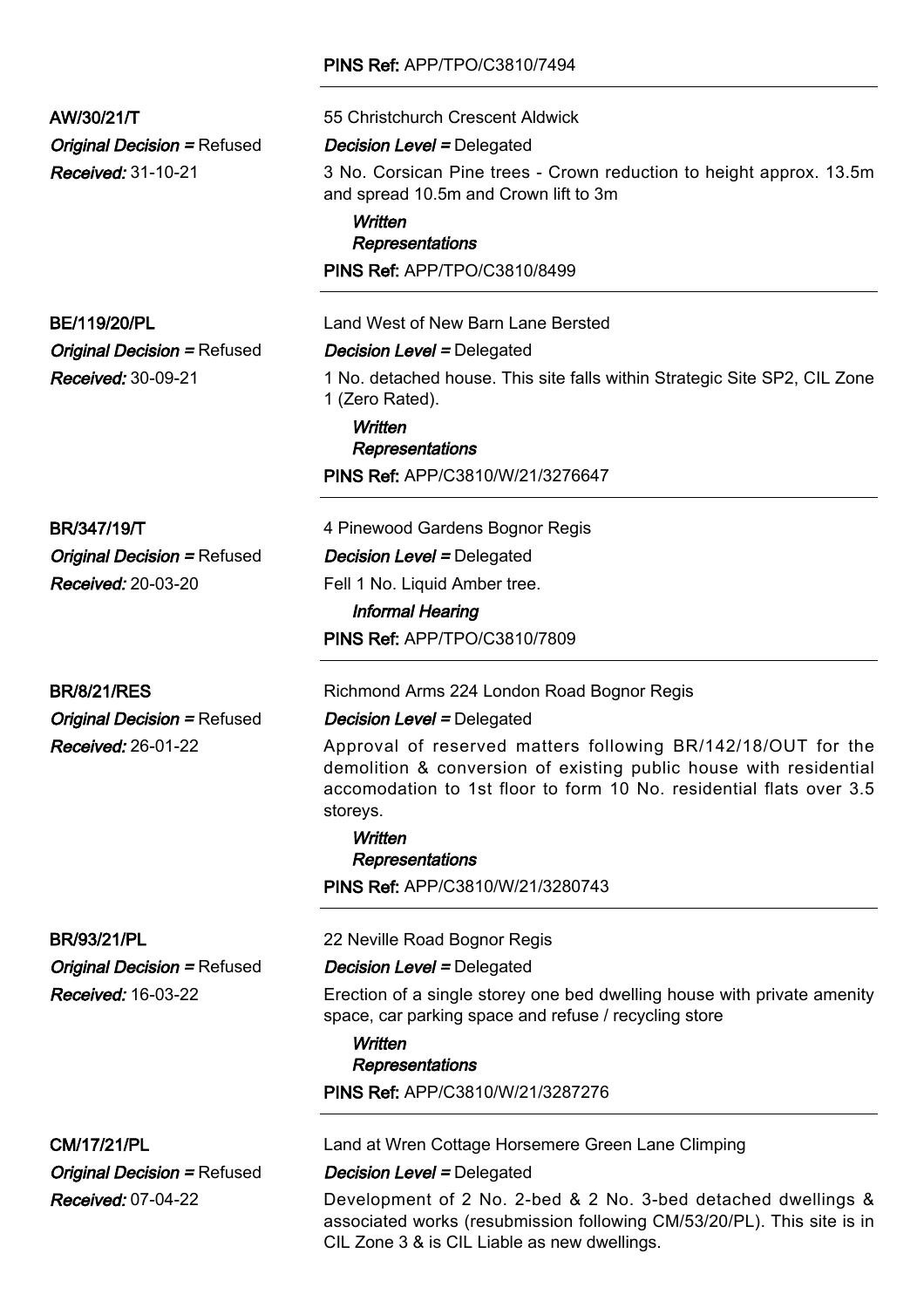|                                                                                 | Written<br><b>Representations</b><br>PINS Ref: APP/L3815/W/21/3283380                                                                                                                                                                                                    |
|---------------------------------------------------------------------------------|--------------------------------------------------------------------------------------------------------------------------------------------------------------------------------------------------------------------------------------------------------------------------|
| FG/179/21/HH<br><b>Original Decision = Refused</b><br><b>Received: 28-01-22</b> | 4 Florida Close Ferring<br><b>Decision Level = Delegated</b><br>Erection of front and rear extension, loft conversion and detached<br>garage.<br>Written<br>Representations                                                                                              |
|                                                                                 | PINS Ref: APP/C3810/D/22/3290748                                                                                                                                                                                                                                         |
| <b>FG/46/21/PL</b>                                                              | Land between 11a The Grove and 30 Brook Lane Ferring                                                                                                                                                                                                                     |
| <b>Original Decision = Refused</b>                                              | <b>Decision Level = Delegated</b>                                                                                                                                                                                                                                        |
| <b>Received: 04-01-22</b>                                                       | Development of 1 no. 2 bed house set over 2 floors, with first floor being<br>partially contained within roof, along with associated parking & amenity<br>spaces. This site is within CIL Zone 4 and is CIL liable as new dwelling.<br><b>Written</b><br>Representations |
|                                                                                 | PINS Ref: APP/C3810/W/21/3281178                                                                                                                                                                                                                                         |
| FG/92/20/T                                                                      | 3 Lavender Court Ferringham Lane Ferring                                                                                                                                                                                                                                 |
| <b>Original Decision = Refused</b>                                              | <b>Decision Level = Delegated</b>                                                                                                                                                                                                                                        |
| <b>Received: 26-04-21</b>                                                       | Fell 1 No. Himalayan Cedar                                                                                                                                                                                                                                               |
|                                                                                 | <b>Informal Hearing</b>                                                                                                                                                                                                                                                  |
|                                                                                 | PINS Ref: APP/TPO/C3810/8172                                                                                                                                                                                                                                             |
| FP/32/21/PL                                                                     | Land adjacent to 10 Second Avenue Felpham                                                                                                                                                                                                                                |
| <b>Original Decision = Refused</b>                                              | <b>Decision Level = Delegated</b>                                                                                                                                                                                                                                        |
| Received: 02-03-22                                                              | Two storey, 4 Bed detached dwelling with new access & parking. This<br>site is in CIL Zone 4 & is CIL Liable as new dwelling.<br>Written<br>Representations                                                                                                              |
|                                                                                 | PINS Ref: APP/C3810/W/21/3284860                                                                                                                                                                                                                                         |
| LU/257/20/HH                                                                    | 2 Meadow Way Littlehampton                                                                                                                                                                                                                                               |
| <b>Original Decision = Refused</b>                                              | <b>Decision Level = Delegated</b>                                                                                                                                                                                                                                        |
| Received: 14-01-21                                                              | Two storey brick side extension under tiled roof<br>Written<br>Representations                                                                                                                                                                                           |
|                                                                                 | <b>PINS Ref: APP/C3810/D/20/3264683</b>                                                                                                                                                                                                                                  |
| LU/76/21/PL                                                                     | 71 Beach Road Littlehampton                                                                                                                                                                                                                                              |
| <b>Original Decision =</b><br>ApproveConditionally                              | <b>Decision Level = Delegated</b>                                                                                                                                                                                                                                        |

*Received:* 11-02-22 Sub division of dwelling into 3 No. 2 bed flats. This application may affect the setting of a listed building & is in CIL Zone 4 (Zero Rated) as flats.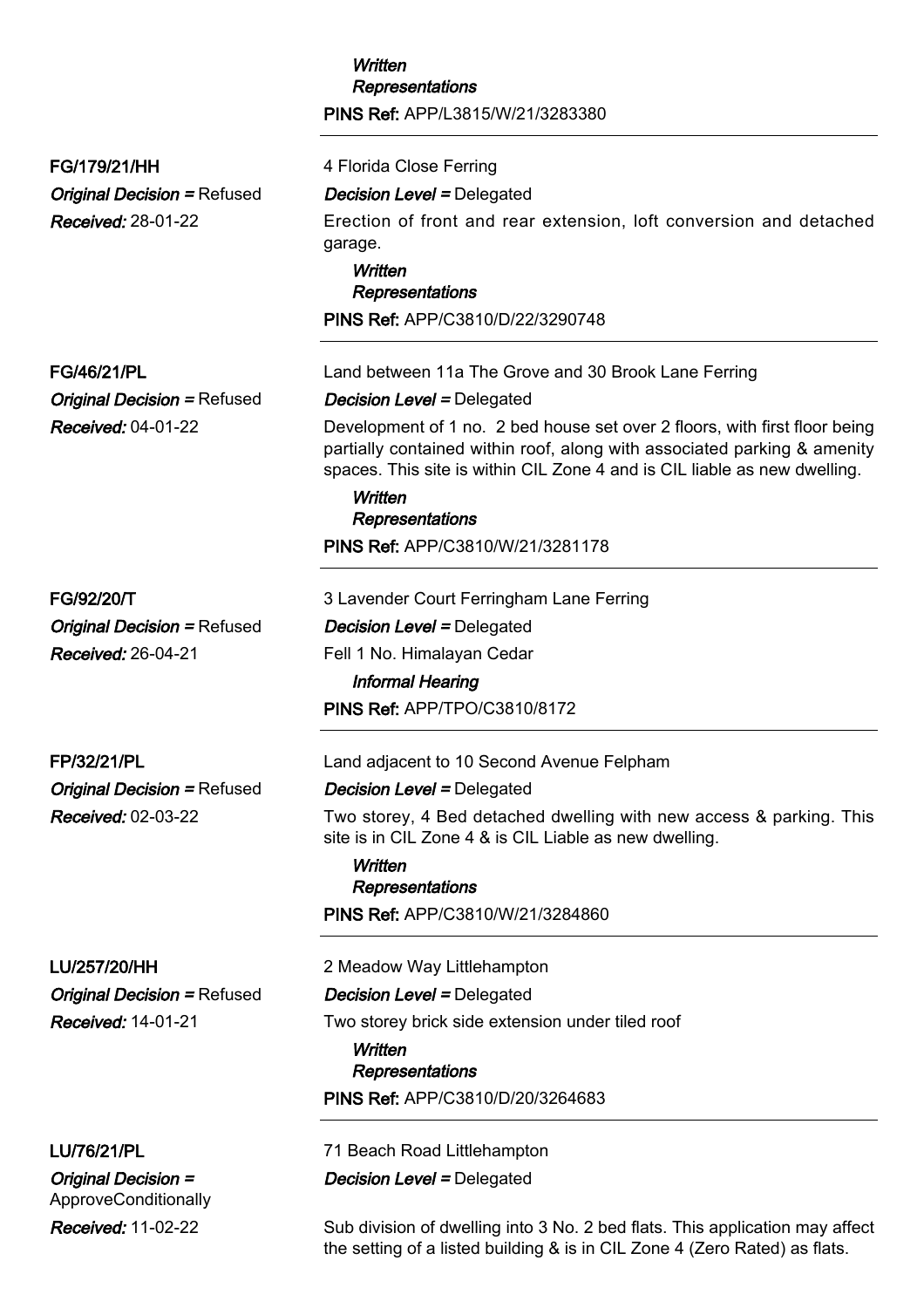|                                                          | Representations                                                                                                                                                                                                                                                                                                                                                                                                                                                                                          |
|----------------------------------------------------------|----------------------------------------------------------------------------------------------------------------------------------------------------------------------------------------------------------------------------------------------------------------------------------------------------------------------------------------------------------------------------------------------------------------------------------------------------------------------------------------------------------|
|                                                          | PINS Ref: APP/Y3805/W/21/3282362                                                                                                                                                                                                                                                                                                                                                                                                                                                                         |
| P/137/21/PL                                              | Land at the rear of 69 The Causeway Pagham                                                                                                                                                                                                                                                                                                                                                                                                                                                               |
| <b>Original Decision = Refused</b>                       | <b>Decision Level = Delegated</b>                                                                                                                                                                                                                                                                                                                                                                                                                                                                        |
| Received: 15-03-22                                       | Change of use from public amenity land to private residential garden<br>together with boundary works. This site is in CIL Zone 4 (Zero Rated) as<br>other development.                                                                                                                                                                                                                                                                                                                                   |
|                                                          | Written                                                                                                                                                                                                                                                                                                                                                                                                                                                                                                  |
|                                                          | <b>Representations</b>                                                                                                                                                                                                                                                                                                                                                                                                                                                                                   |
|                                                          | PINS Ref: APP/C3810/W/21/3289261                                                                                                                                                                                                                                                                                                                                                                                                                                                                         |
| P/141/21/PL                                              | Land at the Rear 71 The Causeway Pagham                                                                                                                                                                                                                                                                                                                                                                                                                                                                  |
| <b>Original Decision = Refused</b>                       | <b>Decision Level = Delegated</b>                                                                                                                                                                                                                                                                                                                                                                                                                                                                        |
| Received: 15-03-22                                       | Change of use from public amenity to private residential garden together<br>with boundary works. This site is in CIL Zone 4 (Zero Rated) as other<br>development.                                                                                                                                                                                                                                                                                                                                        |
|                                                          | Written<br>Representations                                                                                                                                                                                                                                                                                                                                                                                                                                                                               |
|                                                          | PINS Ref: APP/C3810/W/21/3289260                                                                                                                                                                                                                                                                                                                                                                                                                                                                         |
| <b>WA/68/20/OUT</b>                                      | Land west of Tye Lane Walberton                                                                                                                                                                                                                                                                                                                                                                                                                                                                          |
| <b>Original Decision = Refused</b>                       | <b>Decision Level = Delegated</b>                                                                                                                                                                                                                                                                                                                                                                                                                                                                        |
| Received: 02-12-21                                       | Outline application with all matters reserved, other than means of<br>access, for the construction of up to 155 No. dwellings (30% affordable<br>homes) & amendment to boundary of garden land to serve adjoining<br>property. This application affects the character & appearance of the<br>Walberton Village Conservation Area, may affect the setting of listed<br>buildings & is a Departure from the Development Plan.                                                                              |
|                                                          | 13-04-22<br><b>Informal Hearing</b>                                                                                                                                                                                                                                                                                                                                                                                                                                                                      |
|                                                          | PINS Ref: APP/C3810/W/21/3278130                                                                                                                                                                                                                                                                                                                                                                                                                                                                         |
| <b>Y/71/21/OUT</b><br><b>Original Decision = Refused</b> | Land At Little Meadow And East Of Bilsham Road Yapton<br><b>Decision Level = Delegated</b>                                                                                                                                                                                                                                                                                                                                                                                                               |
| <b>Received: 31-03-22</b>                                | Outline application with access for up to 73 No. new dwellings (but<br>retaining Oak Trees & Little Meadow dwellings), 405 sqm of new light<br>industrial buildings as part of an enlarged employment site & Public<br>Open Space. The existing junction of Grevatts Lane West & Bilsham<br>Road will be closed & Grevatts Lane West diverted to a new access<br>point to the South. This application may affect the setting of Grade II<br>Listed Buildings & is a Departure from the Development Plan. |
|                                                          | <b>Informal Hearing</b>                                                                                                                                                                                                                                                                                                                                                                                                                                                                                  |
|                                                          | <b>PINS Ref: APP/C3810/W/22/3293935</b>                                                                                                                                                                                                                                                                                                                                                                                                                                                                  |
|                                                          |                                                                                                                                                                                                                                                                                                                                                                                                                                                                                                          |

Written

ENF/248/21 Maidenhead Aquatics (inc The Arundel Gardener) Former Bairds Farm shop Crookthorne Lane A259 Climping